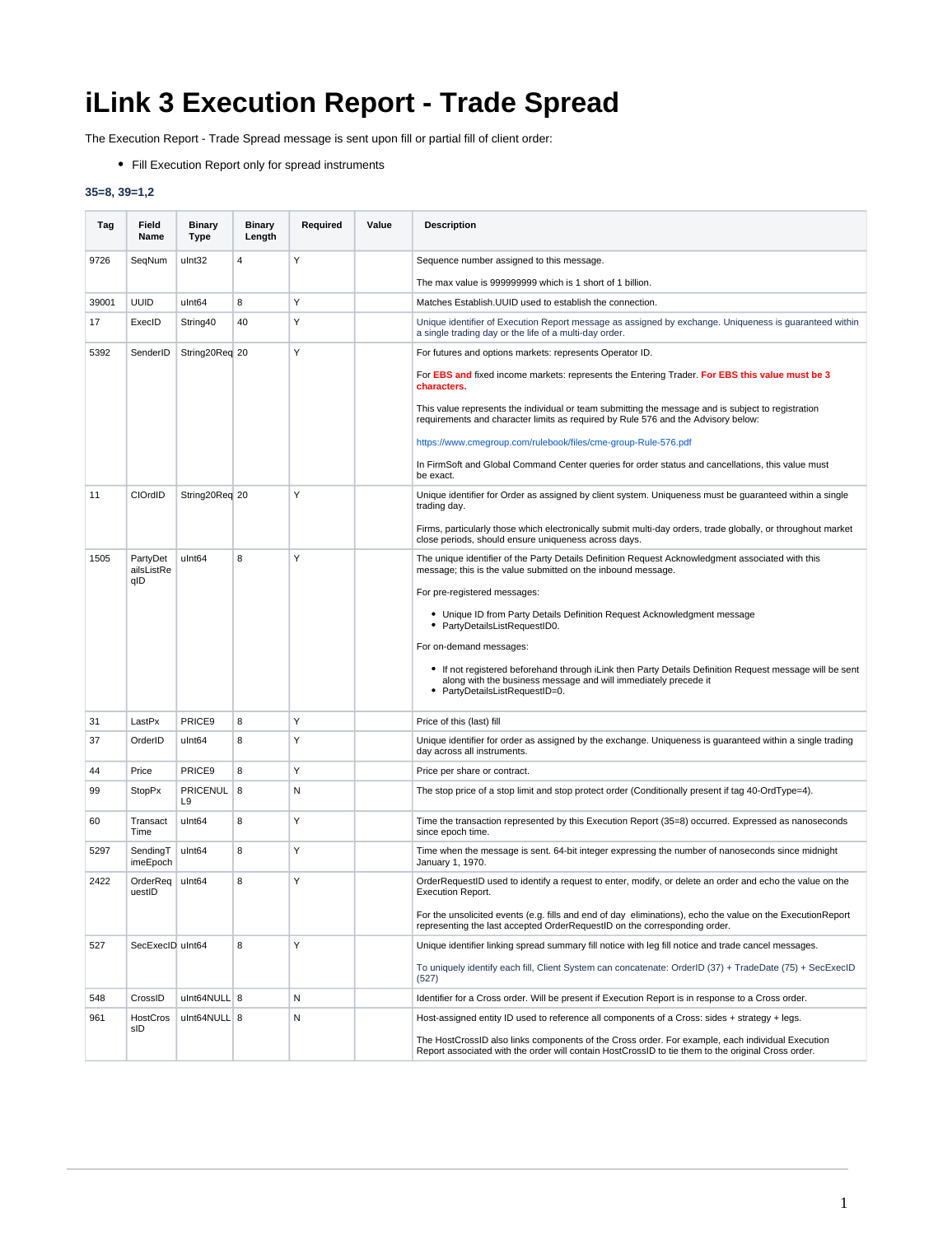| 9537  | Location           | String5Req                 | 5              | Υ |                                                                                                                                                                                                                                                           | ISO identifier of the physical location of the individual or team head trader identified by the tag 5392<br>(SenderID) in the message.                                                                                       |
|-------|--------------------|----------------------------|----------------|---|-----------------------------------------------------------------------------------------------------------------------------------------------------------------------------------------------------------------------------------------------------------|------------------------------------------------------------------------------------------------------------------------------------------------------------------------------------------------------------------------------|
|       |                    |                            |                |   |                                                                                                                                                                                                                                                           | The first two bytes as per ISO 3166-1, identify the country (e.g., $JP = Japan$ , $CN = China$ ).                                                                                                                            |
|       |                    |                            |                |   |                                                                                                                                                                                                                                                           | The next three bytes indicate a comma-delimited state or province code (e.g., $CA = California$ , $QC =$<br>Quebec).                                                                                                         |
|       |                    |                            |                |   |                                                                                                                                                                                                                                                           | For valid values, refer to ftp.cmegroup.com/fix/coo.                                                                                                                                                                         |
|       |                    |                            |                |   |                                                                                                                                                                                                                                                           | Market Regulation requires only the submission of the two first characters of tag 9537-Location for<br>all countries with the exception of Canada. For Canada, the 5 bytes including the province code<br>must be submitted. |
|       |                    |                            |                |   |                                                                                                                                                                                                                                                           | Note: this field is optional for EBS Market and eFIX Matching Service instruments.                                                                                                                                           |
| 48    | SecurityID   Int32 |                            | $\overline{4}$ | Y |                                                                                                                                                                                                                                                           | Security ID as defined in the market data Security Definition message.                                                                                                                                                       |
| 38    | OrderQty           | ulnt32                     | $\overline{4}$ | Υ |                                                                                                                                                                                                                                                           | Order quantity submitted by client.                                                                                                                                                                                          |
| 32    | LastQty            | ulnt32                     | 4              | Υ |                                                                                                                                                                                                                                                           | Quantity bought/sold on this (last) fill.                                                                                                                                                                                    |
| 14    | CumQty             | ulnt32                     | 4              | Υ |                                                                                                                                                                                                                                                           | Total quantity filled.                                                                                                                                                                                                       |
| 37711 | MDTrade<br>EntryID | ulnt32                     | 4              | Υ |                                                                                                                                                                                                                                                           | Market Data Trade Entry ID. This identifier is assigned to all trades that take place for an instrument at a<br>particular price level.                                                                                      |
| 1506  | SideTrad<br>eID    | ulnt32                     | 4              | Υ |                                                                                                                                                                                                                                                           | The unique ID assigned to the trade once it is received or matched by the exchange.                                                                                                                                          |
| 151   | LeavesQty ulnt32   |                            | 4              | Y |                                                                                                                                                                                                                                                           | Quantity open for further execution                                                                                                                                                                                          |
|       |                    |                            |                |   |                                                                                                                                                                                                                                                           | LeavesQty = OrderQty (tag 38) - CumQty (tag 14)                                                                                                                                                                              |
|       |                    |                            |                |   |                                                                                                                                                                                                                                                           | Only present for outrights and spreads and not spread legs.                                                                                                                                                                  |
| 75    |                    | TradeDate LocalMktD<br>ate | $\overline{2}$ | Υ |                                                                                                                                                                                                                                                           | Indicates date of trading day (expressed in local time at place of trade).                                                                                                                                                   |
|       |                    |                            |                |   |                                                                                                                                                                                                                                                           | Sent in number of days since Unix epoch.                                                                                                                                                                                     |
| 432   |                    | ExpireDate LocalMktD       | $\overline{2}$ | Υ |                                                                                                                                                                                                                                                           | Date of order expiration (last day the order can trade), always expressed in terms of the local market date.                                                                                                                 |
|       |                    | ate                        |                |   |                                                                                                                                                                                                                                                           | Sent in number of days since Unix epoch.                                                                                                                                                                                     |
| 39    | OrdStatus          | OrdStatus                  | $\mathbf{1}$   | Υ |                                                                                                                                                                                                                                                           | Identifies status of order as partially filled or completely filled.                                                                                                                                                         |
|       |                    | Trd                        |                |   | OrdS<br>٠<br>tatus<br>$=1$<br>(Parti<br>ally<br>Filled)<br>OrdS<br>٠<br>tatus<br>$=2$<br>(Fille<br>d)                                                                                                                                                     |                                                                                                                                                                                                                              |
| 150   | ExecType           | ExecTypTr<br>ade           | $\mathbf 0$    | Υ | ExecType=<br>F (Trade)                                                                                                                                                                                                                                    | Describes the specific ExecutionRpt (e.g. Cancel) while tag 39-OrdStatus will always identify the current<br>order status (e.g. Partially Filled).                                                                           |
|       |                    |                            |                |   |                                                                                                                                                                                                                                                           | Constant value.                                                                                                                                                                                                              |
| 40    | OrdType            | OrderType                  | $\mathbf{1}$   | Υ | • OrdT<br>ype=<br>$\mathbf{1}$<br>(Mar<br>ket<br>order<br>with<br>prote<br>ction)<br>OrdT<br>٠<br>$ype=$<br>$\mathbf{2}$<br>(Limit<br>order)<br>OrdT<br>$ype=$<br>4<br>(Stop<br>limit<br>order)<br>OrdT<br>$ype=$<br>K.<br>(Mar<br>ket<br>limit<br>order) | Order type.                                                                                                                                                                                                                  |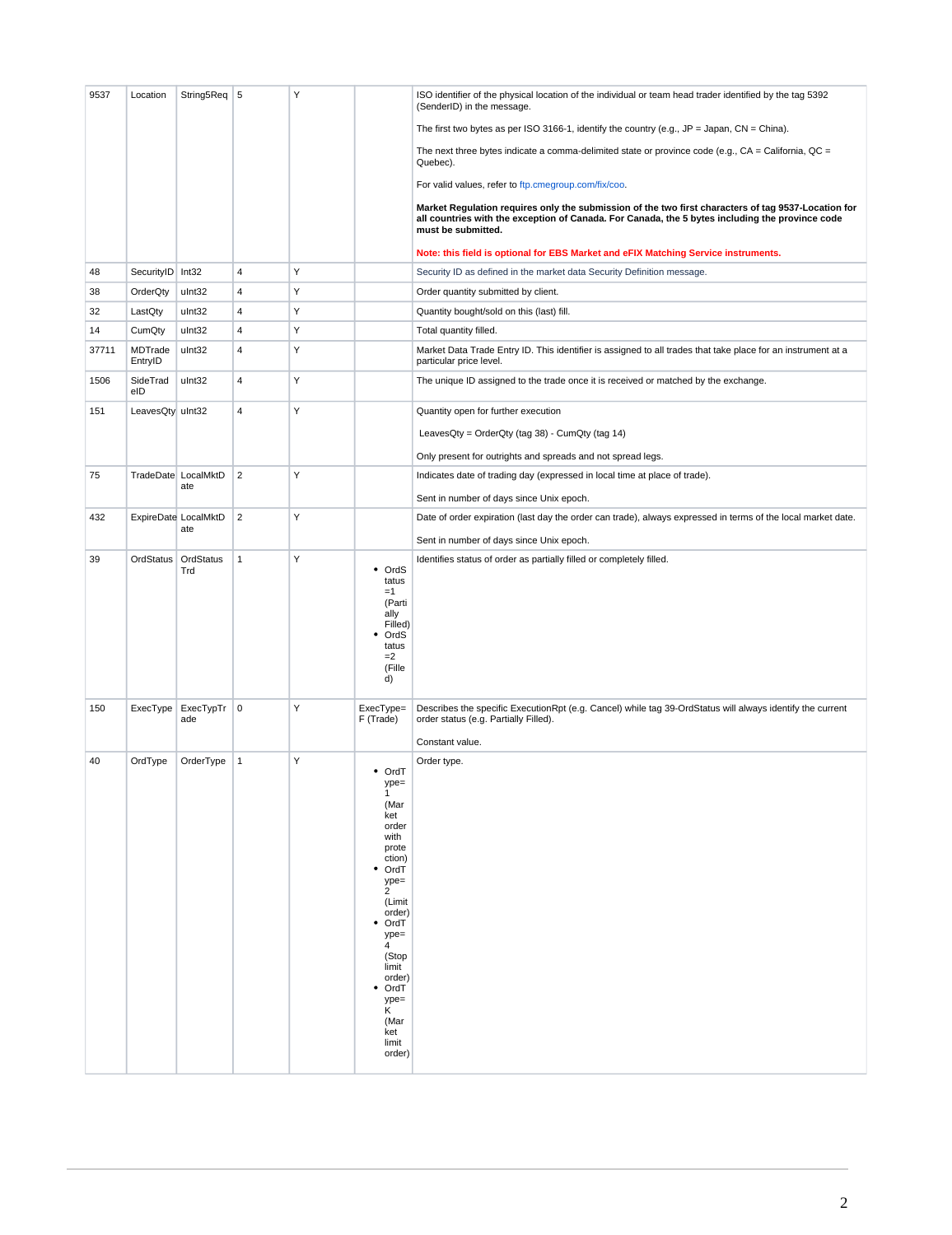| 54   | Side                         | SideReq             | 1              | Y | Side<br>٠<br>$=1$<br>(Buy)<br>Side<br>٠<br>$=2$<br>(Sell)                                                                                                                                       | Side of order.                                                                                                                                                                                                                                                                                                                                                                                                                                                                                                                                                                                                                                                                                                                                                                                                                                                                                                                                                                                                                                              |
|------|------------------------------|---------------------|----------------|---|-------------------------------------------------------------------------------------------------------------------------------------------------------------------------------------------------|-------------------------------------------------------------------------------------------------------------------------------------------------------------------------------------------------------------------------------------------------------------------------------------------------------------------------------------------------------------------------------------------------------------------------------------------------------------------------------------------------------------------------------------------------------------------------------------------------------------------------------------------------------------------------------------------------------------------------------------------------------------------------------------------------------------------------------------------------------------------------------------------------------------------------------------------------------------------------------------------------------------------------------------------------------------|
| 59   | TimeInFo<br>rce              | TimeInForce 1       |                | Υ | ٠<br>Time<br>InFor<br>$ce = 0$<br>(Day)<br>Time<br>InFor<br>$ce = 1$<br>(GTC)<br>Time<br>InFor<br>$ce = 3$<br>(FAK)<br>Time<br>InFor<br>$ce = 4$<br>(FOK)<br>Time<br>InFor<br>$ce = 6$<br>(GTD) | Specifies how long the order remains in effect.<br>FOK is only for BrokerTec                                                                                                                                                                                                                                                                                                                                                                                                                                                                                                                                                                                                                                                                                                                                                                                                                                                                                                                                                                                |
| 1028 | ManualOr<br>derIndicat<br>or | ManualOrd<br>IndReq | $\overline{1}$ | Υ | $\bullet$ 0=Au<br>toma<br>ted<br>1=M<br>anual                                                                                                                                                   | Indicates if order was sent manually.<br>'0' indicates the message was generated by automated trading logic.<br>iLink messages containing a value other than '0' or '1' in this tag will be rejected.<br>This tag is subject to Rule 536.B.2 Electronic Audit Trail Requirements for Electronic Order Routing/Front-<br>End Systems.<br>https://www.cmegroup.com/rulebook/files/cme-group-Rule-536-B-Tag1028.pdf                                                                                                                                                                                                                                                                                                                                                                                                                                                                                                                                                                                                                                            |
| 9765 | PossRetr<br>ansFlag          | BooleanFlag 1       |                | Υ | $0 = Fa$<br>lse<br>$1 = Tr$<br>ue                                                                                                                                                               | Flags message as possible retransmission or duplicate<br>Indicates if message is an original transmission or duplicate in response to Retransmission Request or<br>possible duplicate<br>Used when original messages are interleaved with Retransmission responses<br>Possible duplicate means the same message may have been sent again with different sequence number                                                                                                                                                                                                                                                                                                                                                                                                                                                                                                                                                                                                                                                                                     |
| 1057 | Aggresso<br>rIndicator       | BooleanFlag 1       |                | Υ | Aggr<br>essor<br>Indic<br>ator=<br>0<br>(No)<br>Aggr<br>esorl<br>ndica<br>$tor = 1$<br>(Yes)                                                                                                    | Indicates if order was incoming or resting for the match event.                                                                                                                                                                                                                                                                                                                                                                                                                                                                                                                                                                                                                                                                                                                                                                                                                                                                                                                                                                                             |
| 549  |                              | CrossType uInt8NULL | $\mathbf{1}$   | N | • Cros<br>sTyp<br>$e = 3$                                                                                                                                                                       | Type of Cross submitted to the market (if in response to a cross order).                                                                                                                                                                                                                                                                                                                                                                                                                                                                                                                                                                                                                                                                                                                                                                                                                                                                                                                                                                                    |
| 393  | TotalNum<br>Securities       | ulnt8               | $\mathbf{1}$   | Υ |                                                                                                                                                                                                 | Indicates total number of leg fills for the spread.                                                                                                                                                                                                                                                                                                                                                                                                                                                                                                                                                                                                                                                                                                                                                                                                                                                                                                                                                                                                         |
| 18   | Execinst                     | ExecInst            | $\mathbf{1}$   | N | $•$ Bit<br>$0=$ A<br>ON<br>Bit<br>٠<br>$1 = On$<br>ly<br>Best<br>Bit<br>$2 = No$<br>t<br>Held                                                                                                   | Instructions for order handling for fixed income markets.<br>Only Best may be applied to resting and aggressing orders and:<br>• Prevents submission of an order if the order's price is not equal to or better than the best price on<br>the book.<br>• Cancels an order from the book if a new order with a better price enters the queue.<br>• This order condition permits the order to be alone at the best price level or join other orders at the<br>best price level.<br>Not Held (applies only to US Repo) eliminates quantity remaining from an FaKi order (tag 59=3) and<br>ensures it will it not be included in a work-up session; however, the order can still trigger a work-up session.<br>AONs will have a separate book with a separate ISIN. The AON orders that cannot trade immediately can<br>rest in the AON book. They can only trade with AON orders on the other side of the AON book that have<br>the SAME PRICE and SAME QUANTITY.<br>Applicable only for BrokerTec Markets; should not be used for future and options markets. |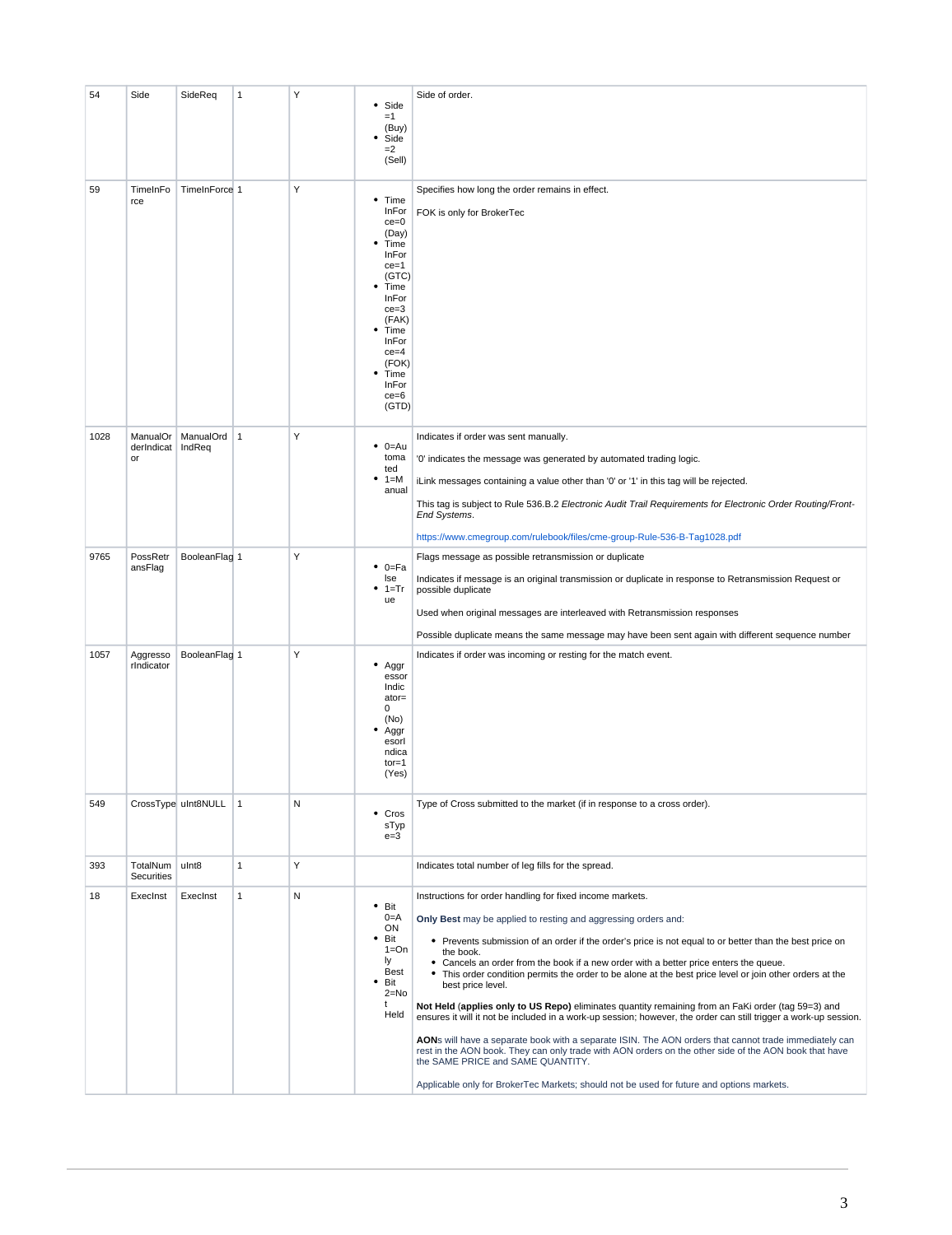| 5906 | Mode              | Execution ExecMode    | $\mathbf{1}$   | N | $A = Ag$<br>gress<br>ive<br>$P = Pa$<br>ssive                                                                                                                                                                                                                                      | Instruction for whether the order should rest on the book upon entry or match as an aggressor.<br>A Passive Order will rest in the market without executing unless matched with an Aggressive Order on the<br>other side.<br>An Aggressive Order will match against any other order on the opposite side.<br>Applicable for US & EU Repos.                                                                                                                                                                                                                                                                                                                                                     |
|------|-------------------|-----------------------|----------------|---|------------------------------------------------------------------------------------------------------------------------------------------------------------------------------------------------------------------------------------------------------------------------------------|------------------------------------------------------------------------------------------------------------------------------------------------------------------------------------------------------------------------------------------------------------------------------------------------------------------------------------------------------------------------------------------------------------------------------------------------------------------------------------------------------------------------------------------------------------------------------------------------------------------------------------------------------------------------------------------------|
| 9373 | LiquidityF<br>lag | BooleanN<br>ULL       | $\mathbf{1}$   | N | $0 = Fa$<br>٠<br>lse<br>$1 = Tr$<br>ue                                                                                                                                                                                                                                             | Indicates if an order was submitted for market making obligation as required for MIFID.<br>Applicable only for EU BrokerTec and EBS MiFID.                                                                                                                                                                                                                                                                                                                                                                                                                                                                                                                                                     |
| 5409 | ShortSale<br>Type | ShortSaleT   1<br>ype |                | N | $0 = Lo$<br>٠<br>ng<br>Sell<br>٠<br>$1 = Sh$<br>ort<br>Sale<br>With<br>No.<br>Exe<br>mptio<br>n<br>(SES<br>H)<br>$2 = Sh$<br>ort<br>Sale<br>With<br>Exe<br>mptio<br>n.<br>(SSE<br>X)<br>$3 = Un$<br>discl<br>osed<br>Sell<br>(Infor<br>matio<br>n<br>not<br>avail<br>able<br>UNDI) | Indicates the type of short sale on Sell orders only as required for MiFID.<br>Should not be used for Buy orders.<br>Applicable only for EU fixed income markets.<br><b>Note</b><br>O)<br>The Short-Selling Field is only required from Participants when BrokerTec EU has a<br>regulatory obligation (pursuant to Article 26(5) of MiFIR) to conduct transaction reporting on<br>behalf of the Participant. This obligation only applies to BrokerTec EU when the relevant<br>participant is exempt from MiFIR (typically non-EEA (European Economic Area) firms,<br>corporate entities or certain asset managers). Please reach out to TradingVenueCompliance<br>@cmegroup.com for guidance. |
| 1362 | <b>NoFills</b>    | groupSize             | 3              | Υ |                                                                                                                                                                                                                                                                                    | Specifies the number of fill reasons included in this Execution Report.<br>Maximum number of fill reasons is 6.                                                                                                                                                                                                                                                                                                                                                                                                                                                                                                                                                                                |
| 1364 | FillPx            | PRICE9                | 8              | Υ |                                                                                                                                                                                                                                                                                    | Price of this fill reason or allocation. Required if NoFills (1362) > 0. Same as LastPx (31)                                                                                                                                                                                                                                                                                                                                                                                                                                                                                                                                                                                                   |
| 1365 | FillQty           | ulnt32                | 4              | Y |                                                                                                                                                                                                                                                                                    | Quantity bought/sold for this fill reason.                                                                                                                                                                                                                                                                                                                                                                                                                                                                                                                                                                                                                                                     |
| 1363 | FillExecID        | String <sub>2</sub>   | $\overline{2}$ | Υ |                                                                                                                                                                                                                                                                                    | Used as an identifier for each fill reason or allocation reported in single Execution Report. Required if<br>NoFills (1362) > 0. Append FillExecID with ExecID to derive unique identifier for each fill reason or<br>allocation.                                                                                                                                                                                                                                                                                                                                                                                                                                                              |